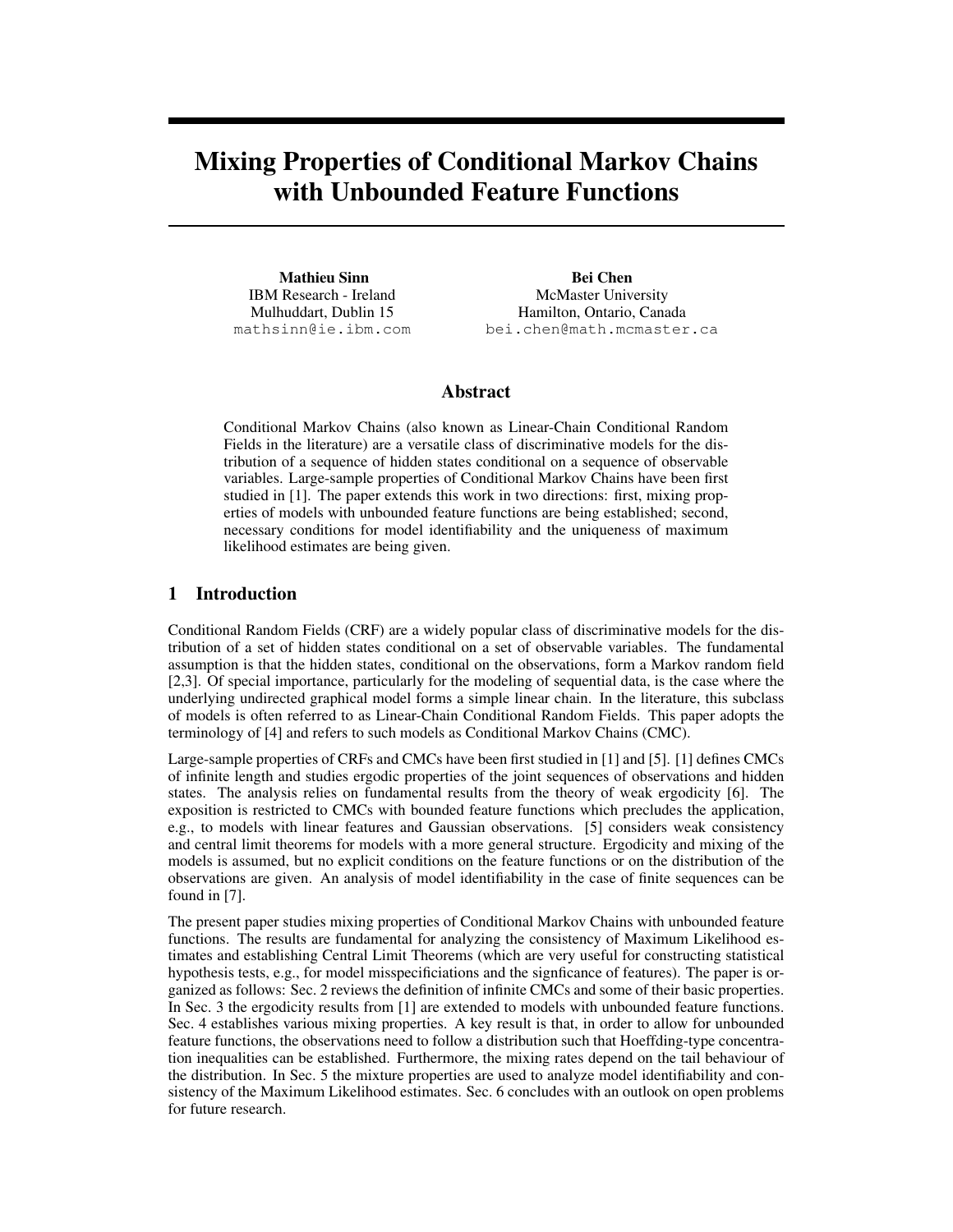### 2 Conditional Markov Chains

**Preliminaries.** We use  $\mathbb{N}, \mathbb{Z}$  and  $\mathbb{R}$  to denote the sets of natural numbers, integers and real numbers, respectively. Let  $\mathcal X$  be a metric space with the Borel sigma-field  $\mathcal A$ , and  $\mathcal Y$  be a finite set. Furthermore, consider a probability space  $(\Omega, \mathcal{F}, \mathbb{P})$  and let  $\mathbf{X} = (X_t)_{t \in \mathbb{Z}}$ ,  $\mathbf{Y} = (Y_t)_{t \in \mathbb{Z}}$  be sequences of measurable mappings from  $\Omega$  into  $\mathcal X$  and  $\mathcal Y$ , respectively. Here,

- $X$  is an infinite sequence of *observations* ranging in the domain  $X$ ,
- Y is an aligned sequence of *hidden states* taking values in the finite set Y.

For now, the distribution of  $X$  is arbitrary. Next we define Conditional Markov Chains, which parameterize the conditional distribution of  $Y$  given  $X$ .

**Definition.** Consider a vector f of real-valued functions  $f : \mathcal{X} \times \mathcal{Y} \times \mathcal{Y} \rightarrow \mathbb{R}$ , called the *feature functions*. Throughout this paper, we assume that the following condition is satisfied:

(A1) All feature functions are finite:  $|f(x, i, j)| < \infty$  for all  $x \in \mathcal{X}$  and  $i, j \in \mathcal{Y}$ .

Associated with the feature functions is a vector  $\lambda$  of real-valued *model-weights*. The key in the definition of Conditional Markov Chains is the matrix  $M(x)$  with the  $(i, j)$ -th component

$$
m(x,i,j) = \exp(\boldsymbol{\lambda}^T \boldsymbol{f}(x,i,j)).
$$

In terms of statistical physics,  $m(x, i, j)$  measures the *potential* of the transition between the hidden states i and j from time  $t-1$  to t, given the observation x at time t. Next, for a sequence  $x = (x_t)_{t \in \mathbb{Z}}$ in X and time points  $s, t \in \mathbb{Z}$  with  $s \leq t$ , introduce the vectors

$$
\begin{array}{rcl}\n\alpha_s^t(x) & = & \bm{M}(x_t)^T \dots \bm{M}(x_s)^T (1, 1, \dots, 1)^T, \\
\beta_s^t(x) & = & \bm{M}(x_{s+1}) \dots \bm{M}(x_t) (1, 1, \dots, 1)^T,\n\end{array}
$$

and write  $\alpha_s^t(\bm{x}, i)$  and  $\beta_s^t(\bm{x}, j)$  to denote the *i*th respectively *j*th components. Intuitively,  $\alpha_s^t(\bm{x}, i)$ measures the potential of the hidden state i at time t given the observations  $x_s, \ldots, x_t$  and assuming that at time  $s - 1$  all hidden states have potential equal to 1. Similarly,  $\beta_s^t(x, j)$  is the potential of j at time s assuming equal potential of all hidden states at time t. Now let  $t \in \mathbb{Z}$  and  $k \in \mathbb{N}$ , and define the distribution of the labels  $Y_t, \ldots, Y_{t+k}$  conditional on  $X$ ,

$$
\mathbb{P}(Y_t = y_t, \dots, Y_{t+k} = y_{t+k} | \mathbf{X}) = \prod_{i=1}^k m(X_{t+i}, y_{t+i-1}, y_{t+i})
$$
  
 
$$
\times \lim_{n \to \infty} \frac{\alpha_{t-n}^t(\mathbf{X}, y_t) \beta_{t+k}^{t+k+n}(\mathbf{X}, y_{t+k})}{\alpha_{t-n}^t(\mathbf{X})^T \beta_t^{t+k+n}(\mathbf{X})}.
$$

Note that, under assumption (A1), the limit on the right hand side is well-defined (see Theorem 2 in [1]). Furthermore, the family of all marginal distributions obtained this way satisfies the consistency conditions of Kolmogorov's Extension Theorem. Hence we obtain a unique distribution for  $Y$ conditional on X parameterized by the feature functions  $f$  and the model weights  $\lambda$ . Intuitively, the distribution is obtained by conditioning the marginal distributions of  $Y$  on the finite observational context  $(X_{t-n},...,X_{t+k+n})$ , and then letting the size of the context going to infinity.

**Basic properties.** We introduce the following notation: For any matrix  $P = (p_{ij})$  with strictly positive entries let  $\phi(P)$  denote the mixing coefficient

$$
\phi(\boldsymbol{P}) = \min_{i,j,k,l} \frac{p_{ik}p_{jl}}{p_{jk}p_{il}}.
$$

Note that  $0 \leq \phi(P) \leq 1$ . This coefficient will play a key role in the analysis of mixing properties. The following proposition summarizes fundamental properties of the distribution of  $\boldsymbol{Y}$  conditional on  $X$ , which directly follow from the above definition (also see Corollary 1 in [1]).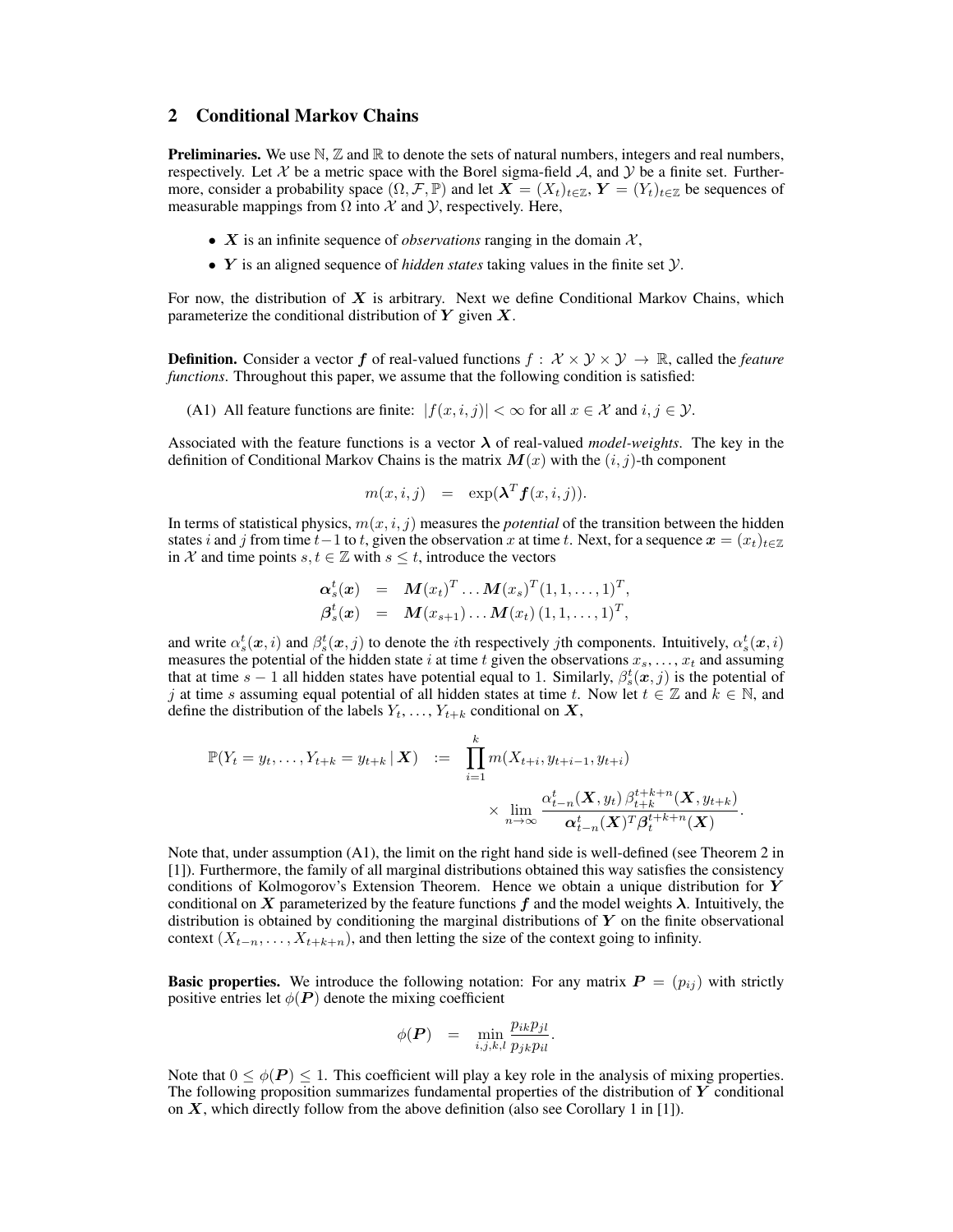Proposition 1. *Suppose that condition* (A1) *holds true. Then* Y *conditional on* X *forms a timeinhomogeneous Markov chain. Moreover, if* X *is strictly stationary, then the joint distribution of the aligned sequences* (X,Y ) *is strictly stationary. The conditional transition probabilities*  $P_t(x, i, j) := \mathbb{P}(Y_t = j | Y_{t-1} = i, \mathbf{X} = x)$  of Y given  $\mathbf{X} = x$  have the following form:

$$
P_t(\boldsymbol{x}, i, j) = m(x_t, i, j) \lim_{n \to \infty} \frac{\beta_t^n(\boldsymbol{x}, j)}{\beta_{t-1}^n(\boldsymbol{x}, i)}.
$$

*In particular, a lower bound for*  $P_t(\mathbf{x}, i, j)$  *is given by* 

$$
P_t(\boldsymbol{x}, i, j) \geq \frac{m(x_t, i, j) \left(\min_{k \in \mathcal{Y}} m(x_{t+1}, i, k)\right)}{|\mathcal{Y}| \left(\max_{k \in \mathcal{Y}} m(x_t, j, k)\right) \left(\max_{k,l \in \mathcal{Y}} m(x_{t+1}, k, l)\right)},
$$

and the matrix of transition probabilities  $P_t(x)$ , with the  $(i, j)$ -th component given by  $P_t(x, i, j)$ , *satisfies*  $\phi(\boldsymbol{P}_t(\boldsymbol{x})) = \phi(\boldsymbol{M}(x_t)).$ 

## 3 Ergodicity

In this section we establish conditions under which the aligned sequences  $(X, Y)$  are jointly ergodic. Let us first recall the definition of ergodicity of X (see [8]): By  $\mathcal X$  we denote the space of sequences  $x = (x_t)_{t \in \mathbb{Z}}$  in X, and by A the corresponding product  $\sigma$ -field. Consider the probability measure  $P_X$  on  $(X, \mathcal{A})$  defined by  $P_X(A) := \mathbb{P}(X \in \mathcal{A})$  for  $A \in \mathcal{A}$ . Finally, let  $\tau$  denote the operator on  $\mathcal X$  which shifts sequences one position to the left:  $\tau \mathbf x = (x_{t+1})_{t \in \mathbb{Z}}$ . Then ergodicity of  $\boldsymbol{X}$  is formally defined as follows:

(A2) X is ergodic, that is,  $P_X(A) = P_X(\tau^{-1}A)$  for every  $A \in \mathcal{A}$ , and  $P_X(A) \in \{0,1\}$  for every set  $A \in \mathcal{A}$  satisfying  $A = \tau^{-1}A$ .

As a particular consequence of the invariance  $P_X(A) = P_X(\tau^{-1}A)$ , we obtain that X is strictly stationary. Now we are able to formulate the key result of this section, which will be of central importance in the later analysis. For simplicity, we state it for functions depending on the values of  $X$  and  $Y$  only at time t. The generalization of the statement is straight-forward. In our later analysis, we will use the theorem to show that the time average of feature functions  $f(X_t, Y_{t-1}, Y_t)$ converges to the expected value  $E[f(X_t, Y_{t-1}, Y_t)].$ 

**Theorem 1.** *Suppose that conditions* (A1) *and* (A2) *hold, and*  $g: \mathcal{X} \times \mathcal{Y} \rightarrow \mathbb{R}$  *is a function which satisfies*  $\mathbb{E}[|g(X_t, Y_t)|] < \infty$ *. Then* 

$$
\lim_{n \to \infty} \frac{1}{n} \sum_{t=1}^{n} g(X_t, Y_t) = \mathbb{E}[g(X_t, Y_t)] \quad \mathbb{P}\text{-almost surely.}
$$

*Proof.* Consider the sequence  $\mathbf{Z} = (Z_t)_{t \in \mathbb{N}}$  given by  $Z_t := (\tau^{t-1} \mathbf{X}, Y_t)$ , where we write  $\tau^{t-1}$  to denote the  $(t - 1)$ th iterate of  $\tau$ . Note that  $Z_t$  represents the hidden state at time t together with the entire aligned sequence of observations  $\tau^{t-1}X$ . In the literature, such models are known as Markov sequences in random environments (see [9]). The key step in the proof is to show that  $Z$  is ergodic. Then, for any function  $h: \mathcal{X} \times \mathcal{Y} \to \mathbb{R}$  with  $\mathbb{E}[|h(Z_t)|] < \infty$ , the time average  $\frac{1}{n} \sum_{t=1}^n h(Z_t)$ converges to the expected value  $\mathbb{E}[h(Z_t)]$  P-almost surely. Applying this result to the composition of the function g and the projection of  $(\tau^{t-1}X, Y_t)$  onto  $(X_t, Y_t)$  completes the proof. The details of the proof that  $Z$  is ergodic can be found in an extended version of this paper, which is included in the supplementary material.  $\Box$ 

## 4 Mixing properties

In this section we are going to study mixing properties of the aligned sequences  $(X, Y)$ . To establish the results, we will assume that the distribution of the observations  $X$  satisfies conditions under which certain concentration inequalities hold true:

(A3) Let  $A \subset \mathcal{A}$  be a measurable set, with  $p := \mathbb{P}(X_t \in \mathcal{A})$  and  $S_n(x) := \frac{1}{n} \sum_{t=1}^n \mathbf{1}(x_t \in \mathcal{A})$ for  $x \in \mathcal{X}$ . Then there exists a constant  $\gamma$  such that, for all  $n \in \mathbb{N}$  and  $\epsilon > 0$ ,

$$
\mathbb{P}(|S_n(\boldsymbol{X}) - p| \ge \epsilon) \le \exp(-\gamma \epsilon^2 n).
$$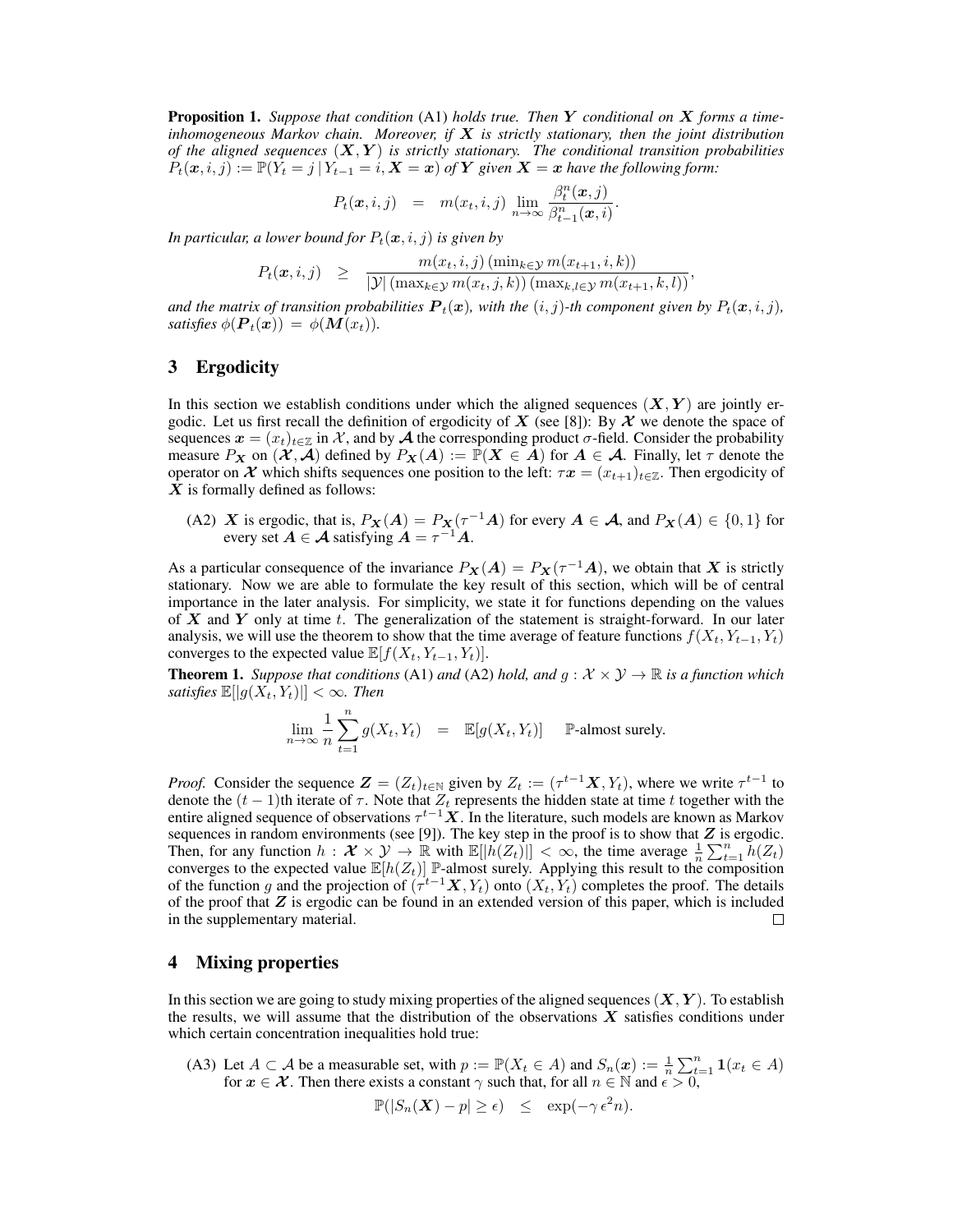If  $X$  is a sequence of independent random variables, then  $(A3)$  follows by Hoeffding's inequality. In the dependent case, concentration inequalities of this type can be obtained by imposing Martingale or mixing conditions on  $X$  (see [12,13]). Furthermore, we will make the following assumption, which relates the feature functions to the tail behaviour of the distribution of  $X$ :

(A4) Let  $h : [0, \infty) \to [0, \infty)$  be a differentiable decreasing function with  $h(z) = O(z^{-(1+\kappa)})$ for some  $\kappa > 0$ . Furthermore, let

$$
F(x) := \sum_{j,k \in \mathcal{Y}} |\boldsymbol{\lambda}^T \boldsymbol{f}(x,j,k)|
$$

for  $x \in \mathcal{X}$ . Then  $\mathbb{E}[h(F(X_t))^{-1}]$  and  $\mathbb{E}[h'(F(X_t))^{-1}]$  both exist and are finite.

The following theorem establishes conditions under which the expected conditional covariances of square-integrable functions are summable. The result is obtained by studying ergodic properties of the transition probability matrices.

**Theorem 2.** Suppose that conditions (A1) - (A3) hold true, and  $g : \mathcal{X} \times \mathcal{Y} \rightarrow \mathbb{R}$  is a function with *finite second moment,*  $\mathbb{E}[|g(X_t,Y_t)|^2]<\infty$ . Let  $\gamma_{t,k}(\boldsymbol{X})\ =\ \mathrm{Cov}(g(X_t,Y_t), g(X_{t+k}, Y_{t+k})\,|\,\boldsymbol{X})$ *denote the covariance of*  $g(X_t, Y_t)$  *and*  $g(X_{t+k}, Y_{t+k})$  *conditional on* X*. Then, for every*  $t \in \mathbb{Z}$ *:* 

$$
\lim_{n\to\infty}\sum_{k=1}^n\mathbb{E}[|\gamma_{t,k}(\boldsymbol{X})|] < \infty.
$$

*Proof.* Without loss of generality we may assume that g can be written as  $g(x, y) = g(x) \mathbf{1}(y = i)$ . Hence, using Hölder's inequality, we obtain

 $\label{eq:estim} \mathbb{E}[|\gamma_{t,k}(\boldsymbol{X})|] \quad \leq \quad \mathbb{E}[|g(X_t)|] \, \mathbb{E}[|g(X_{t+k})|] \, \mathbb{E}[|\text{Cov}(\boldsymbol{1}(Y_t=i),\boldsymbol{1}(Y_{t+k}=i) \,|\, \boldsymbol{X})|].$ 

According to the assumptions, we have  $\mathbb{E}[|g(X_t)|] = \mathbb{E}[|g(X_{t+k})|| < \infty$ , so we only need to bound the expectation of the conditional covariance. Note that

 $Cov(\mathbf{1}(Y_t = i), \mathbf{1}(Y_{t+k} = i) | \mathbf{X}) = \mathbb{P}(Y_t = i, Y_{t+k} = i | \mathbf{X}) - \mathbb{P}(Y_t = i | \mathbf{X})\mathbb{P}(Y_{t+k} = i | \mathbf{X}).$ Recall the definition of  $\phi(P)$  before Corollary 1. Using probabilistic arguments, it is not difficult to show that the ratio of  $\mathbb{P}(Y_t = i, Y_{t+k} = i | \mathbf{X})$  to  $\mathbb{P}(Y_t = i | \mathbf{X}) \mathbb{P}(Y_{t+k} = i | \mathbf{X})$  is greater than or equal to  $\phi(\bm{P}_{t+1}(\bm{X})\dots\bm{P}_{t+k}(\bm{X})),$  where  $\bm{P}_{t+1}(\bm{X}),\dots,\bm{P}_{t+k}(\bm{X})$  denote the transition matrices

 $|\text{Cov}(\mathbf{1}(Y_t = i), \mathbf{1}(Y_{t+k} = i) | \mathbf{X})| \leq \mathbb{P}(Y_t = i, Y_{t+k} = i | \mathbf{X})[1 - \phi(\mathbf{P}_{t+1}(\mathbf{X})) \dots \mathbf{P}_{t+k}(\mathbf{X}))].$ Now, using results from the theory of weak ergodicity (see Chapter 3 in [6]), we can establish

introduced in Proposition 1. Hence,

$$
\frac{1 - \sqrt{\phi(\boldsymbol{P}_{t+1}(\boldsymbol{x}) \dots \boldsymbol{P}_{t+k}(\boldsymbol{x}))}}{1 + \sqrt{\phi(\boldsymbol{P}_{t+1}(\boldsymbol{x}) \dots \boldsymbol{P}_{t+k}(\boldsymbol{x}))}} \leq \prod_{j=1}^{k} \frac{1 - \sqrt{\phi(\boldsymbol{P}_{t+j}(\boldsymbol{x}))}}{1 + \sqrt{\phi(\boldsymbol{P}_{t+j}(\boldsymbol{x}))}}
$$

for all  $x \in \mathcal{X}$ . Using Bernoulli's inequality and the fact  $\phi(P_{t+j}(x)) = M(x_{t+j})$  established in Proposition 1, we obtain  $\phi(\boldsymbol{P}_{t+1}(\boldsymbol{x})) \ldots \boldsymbol{P}_{t+k}(\boldsymbol{x})) \geq 1-4\prod_{j=1}^k[1-\phi(\boldsymbol{M}(x_{t+j}))]$ . Consequently,

$$
|\text{Cov}(\mathbf{1}(Y_t = i), \mathbf{1}(Y_{t+k} = i) | \mathbf{X})| \leq 4 \prod_{j=1}^k [1 - \phi(\mathbf{M}(X_{t+j}))].
$$

With the notation introduced in assumption (A3), let  $\delta > 0$  and  $A \subset \mathcal{X}$  with  $p > 0$  be such that  $x \in A$  implies  $\phi(M(x)) \ge \delta$ . Furthermore, let  $\epsilon$  be a constant with  $0 < \epsilon < p$ . In order to bound  $|Cov(\mathbf{1}(Y_t = i), \mathbf{1}(Y_{t+k} = i) | \mathbf{X})|$  for a given  $k \in \mathbb{N}$ , we distinguish two different cases: If  $|S_k(\mathbf{X}) - p| < \epsilon$ , then we obtain

$$
4\prod_{j=1}^k (1-\phi(M(X_{t+j}))) \leq 4(1-\delta)^{k(p-\epsilon)}.
$$

If  $|S_k(\mathbf{X}) - p| \geq \epsilon$ , then we use the trivial upper bound 1. According to assumption (A3), the probability of the latter event is bounded by an exponential, and hence

$$
\mathbb{E}[|\text{Cov}(\mathbf{1}(Y_t = i), \mathbf{1}(Y_{t+k} = i) | \mathbf{X})|] \leq 4(1-\delta)^{k(p-\epsilon)} + \exp(-\gamma \epsilon^2 k).
$$

Obviously, the sum of all these expectations is finite, which completes the proof.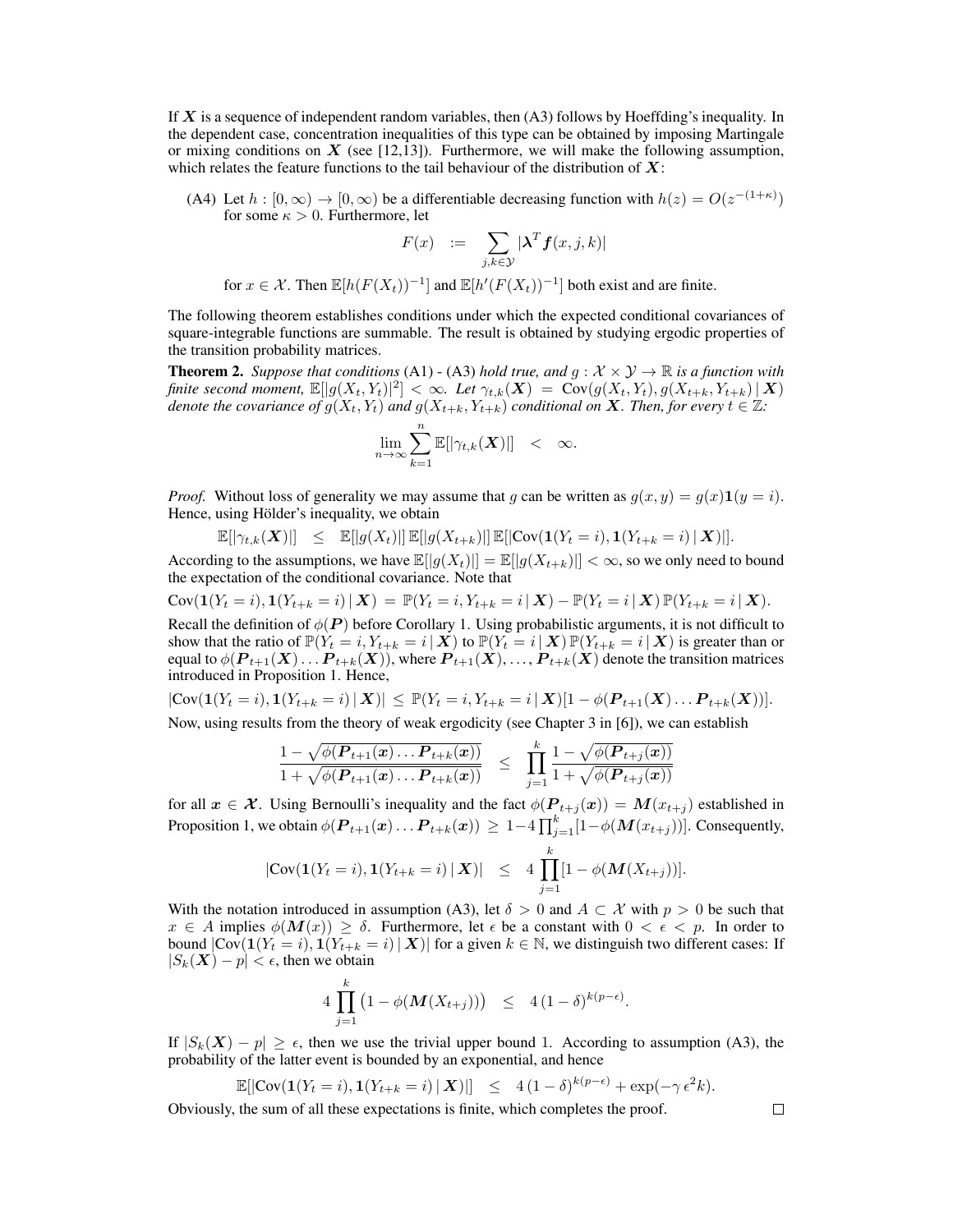The next theorem bounds the difference between the distribution of  $Y$  conditional on  $X$  and finite approximations of it. Introduce the following notation: For  $t, k \geq 0$  with  $t + k \leq n$  let

$$
\mathbb{P}^{(0:n)}(Y_t = y_t, \ldots, Y_{t+k} = y_{t+k} | \mathbf{X} = \mathbf{x}) \n:= \prod_{i=1}^k m(x_{t+i}, y_{t+i-1}, y_{t+i}) \lim_{n \to \infty} \frac{\alpha_0^t(\mathbf{x}, y_t) \, \beta_{t+k}^n(\mathbf{x}, y_{t+k})}{\alpha_0^t(\mathbf{x})^T \beta_t^n(\mathbf{x})}.
$$

Accordingly, write  $\mathbb{E}^{(0:n)}$  for expectations taken with respect to  $\mathbb{P}^{(0:n)}$ . As emphasized by the superscrips, these quantities can be regarded as marginal distributions of  $Y$  conditional on the observations at times  $t = 0, 1, \ldots, n$ . To simplify notation, the following theorem is stated for 1-dimensional conditional marginal distributions, however, the extension to the general case is straight-forward.

Theorem 3. *Suppose that conditions* (A1) *-* (A4) *hold true. Then the limit*

$$
\mathbb{P}^{(0:\infty)}(Y_t=i\,|\,\mathbf{X})\quad :=\quad \lim_{n\to\infty}\mathbb{P}^{(0:n)}(Y_t=i\,|\,\mathbf{X})
$$

*is well-defined*  $\mathbb{P}$ *-almost surely. Moreover, there exists a measurable function*  $C(\mathbf{x})$  *of*  $\mathbf{x} \in \mathcal{X}$  *with finite expectation,*  $E[|C(X)|] < \infty$ *, and a function*  $h(z)$  *satisfying the conditions in* (A4), *such that* 

$$
\left|\mathbb{P}^{(0:\infty)}(Y_t=i\,|\,\mathbf{X})-\mathbb{P}^{(0:n)}(Y_t=i\,|\,\mathbf{X})\right| \leq C(\tau^t\mathbf{X})\,h(n-t).
$$

*Proof.* Define  $G_n(x) := M(x_{t+1}) \dots M(x_n)$  and write  $g_n(x, i, j)$  for the  $(i, j)$ -th component of  $\mathbf{G}_n(x)$ . Note that  $\beta_i^n(x) = \mathbf{G}_n(x)(1,1,\ldots,1)^T$ . According to Lemma 3.4 in [6], there exist numbers  $r_{ij}(\boldsymbol{x})$  such that

$$
\lim_{n\to\infty}\frac{g_n(\bm{x},i,k)}{g_n(\bm{xj},k)} \quad = \quad r_{ij}(\bm{x})
$$

for all  $k \in \mathcal{Y}$ . Consequently, the ratio of  $\beta_t^n(\bm{x}, i)$  to  $\beta_t^n(\bm{x}, j)$  converges to  $r_{ij}(\bm{x})$ , and hence

$$
\lim_{n \to \infty} \frac{\alpha_0^t(\boldsymbol{x},i) \,\beta_t^n(\boldsymbol{x},i)}{\boldsymbol{\alpha}_0^t(\boldsymbol{x})^T \boldsymbol{\beta}_t^n(\boldsymbol{x})} \;\; = \;\; \frac{1}{\boldsymbol{q}_i(\boldsymbol{x})^T \boldsymbol{r}_i(\boldsymbol{x})}
$$

where we use the notation  $q_i(x) = \alpha_0^t(x)/\alpha_0^t(x, i)$  and  $r_i(x)$  denotes the vector with the kth component  $r_{ki}(\mathbf{x})$ . This proves the first part of the theorem. In order to prove the second part, note that  $|x-y| \le |x^{-1} - y^{-1}|$  for any  $x, y \in (0, 1]$ , and hence

$$
\left|\mathbb{P}^{(0:\infty)}(Y_t=i\,|\,\mathbf{X})-\mathbb{P}^{(0:n)}(Y_t=i\,|\,\mathbf{X})\right| \leq \left|q_i(\mathbf{X})^T\mathbf{r}_i(\mathbf{X})-\frac{\alpha_0^t(\mathbf{X})^T\beta_t^n(\mathbf{X})}{\alpha_0^t(\mathbf{X},i)\,\beta_t^n(\mathbf{X},i)}\right|.
$$

To bound the latter expression, introduce the vectors  $\underline{r}_i^n(x)$  and  $\overline{r}_i^n(x)$  with the *k*th components

$$
\underline{r}_{ki}^n(\boldsymbol{x}) = \min_{l \in \mathcal{Y}} \left( \frac{g_n(\boldsymbol{x}, k, l)}{g_n(\boldsymbol{x}, i, l)} \right) \quad \text{and} \quad \overline{r}_{ki}^n(\boldsymbol{x}) = \max_{l \in \mathcal{Y}} \left( \frac{g_n(\boldsymbol{x}, k, l)}{g_n(\boldsymbol{x}, i, l)} \right).
$$

It is easy to see that  $q_i(x)^T \underline{r}_i^n(x) \, \leq \, q_i(x)^T r_i(x) \, \leq \, q_i(x)^T \overline{r}_i^n(x),$  and

$$
\boldsymbol{q}_i(\boldsymbol{x})^T \boldsymbol{\underline{r}}_i^n(\boldsymbol{x}) \, \le \, \frac{\boldsymbol{\alpha}_0^t(\boldsymbol{x})^T \boldsymbol{\beta}_t^n(\boldsymbol{x})}{\alpha_0^t(\boldsymbol{x},i) \, \beta_t^n(\boldsymbol{x},i)} \, \le \, \boldsymbol{q}_i(\boldsymbol{x})^T \overline{\boldsymbol{r}}_i^n(\boldsymbol{x}).
$$

Hence,

$$
\Big|q_i(\boldsymbol{X})^T\boldsymbol{r}_i(\boldsymbol{X})\,-\,\frac{\boldsymbol{\alpha}_0^t(\boldsymbol{X})^T\boldsymbol{\beta}_t^n(\boldsymbol{X})}{\alpha_0^t(\boldsymbol{X},i)\,\beta_t^n(\boldsymbol{X},i)}\Big|\quad\leq\quad\big|q_i(\boldsymbol{X})^T\left(\overline{\boldsymbol{r}}_i^n(\boldsymbol{X})\,-\,\underline{\boldsymbol{r}}_i^n(\boldsymbol{X})\right)\Big|.
$$

Due to space limitations, we only give a sketch of the proof how the latter quantity can be bounded. For details, see the extended version of this paper in the supplementary material. The first step is to show the existence of a function  $C_1(x)$  with  $\mathbb{E}[|C_1(X)|] < \infty$  such that  $|r_{ki}^n(X) - \overline{r}_{ki}^n(X)| \leq$  $C_1(\tau^t X) (1 - \zeta)^{n-t}$  for some  $\zeta > 0$ . With the function  $F(x)$  introduced in assumption (A4), we define  $C_2(x) := \exp(F(x))$  for  $x \in \mathcal{X}$  and arrive at

$$
\left| \mathbb{P}^{(0:\infty)}(Y_t = i \,|\, \mathbf{X}) - \mathbb{P}^{(0:n)}(Y_t = i \,|\, \mathbf{X}) \right| \leq |\mathcal{Y}|^2 \, C_1(\tau^t \mathbf{X}) \, C_2(X_t) \, (1 - \zeta)^{n - t}.
$$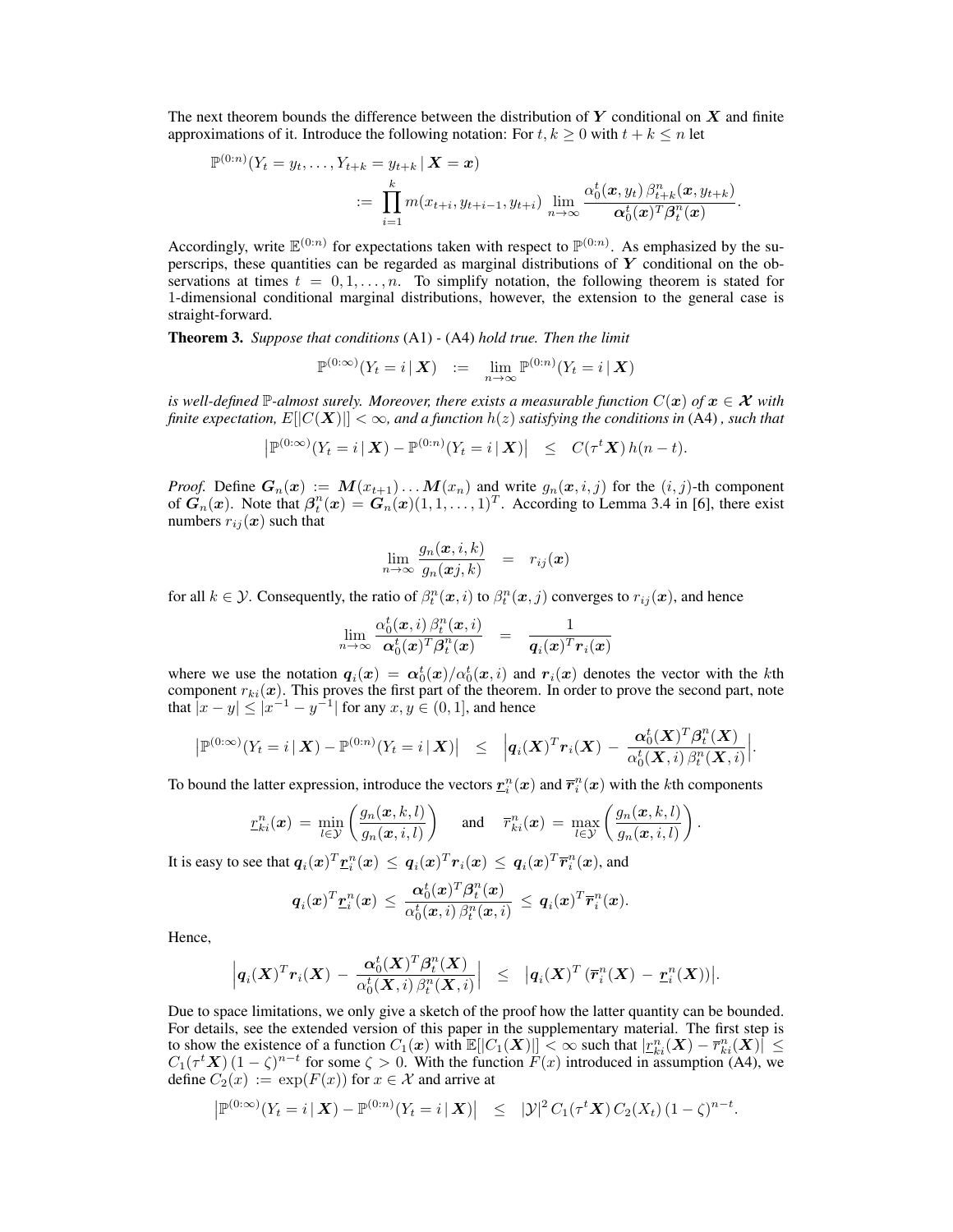The next step is to construct a function  $C_3(x)$  satisfying the following two conditions: (i) If  $C_2(x)(1-\zeta)^k \geq 1$ , then  $C_3(x)h(k) \geq 1$ . (ii) If  $C_2(x)(1-\zeta)^k < 1$ , then  $C_3(x)h(k) \geq 1$  $C_2(x)(1-\zeta)^k$ . Since the difference between two probabilities cannot exceed 1, we obtain

$$
\left|\mathbb{P}^{(0:\infty)}(Y_t=i\,|\,\mathbf{X})-\mathbb{P}^{(0:n)}(Y_t=i\,|\,\mathbf{X})\right| \leq |\mathcal{Y}|^2 C_1(\tau^t\mathbf{X}) C_3(X_t) h(n-t).
$$
\nThe last step is to show that  $\mathbb{E}[[C_3(X_t)]] < \infty$ .

The following result will play a key role in the later analysis of empirical likelihood functions. **Theorem 4.** *Suppose that conditions* (A1) *-* (A4) *hold, and the function*  $g : \mathcal{X} \times \mathcal{Y} \rightarrow \mathbb{R}$  *satisfies*  $\mathbb{E}[|g(X_t, Y_t)|] < \infty$ . Then

$$
\lim_{n\to\infty}\frac{1}{n}\sum_{t=1}^n\mathbb{E}^{(0:n)}[g(X_t,Y_t) | \mathbf{X}] = \mathbb{E}[g(X_t,Y_t)] \quad \mathbb{P}\text{-almost surely.}
$$

*Proof.* Without loss of generality we may assume that g can be written as  $g(x, y) = g(x) \mathbf{1}(y = i)$ . Using the result from Theorem 3, we obtain

$$
\Big|\sum_{t=1}^n \mathbb{E}^{(0:n)}[g(X_t,Y_t) | \mathbf{X}] - \sum_{t=1}^n \mathbb{E}^{(0:\infty)}[g(X_t,Y_t) | \mathbf{X}] \Big| \leq \sum_{t=1}^n |g(X_t)| |C(\tau^t \mathbf{X})| h(n-t),
$$

where  $h(z)$  is a function satisfying the conditions in assumption (A4). See the extended version of this paper in the supplementary material for more details. Using the facts that  $X$  is ergodic and the expectations of  $|g(X_t)|$  and  $|\tilde{C}(\tau^t X)|$  are finite, we obtain

$$
\lim_{n\to\infty}\frac{1}{n}\Big|\sum_{t=1}^n\mathbb{E}^{(0:n)}[g(X_t,Y_t)|\mathbf{X}]-\sum_{t=1}^n\mathbb{E}^{(0:\infty)}[g(X_t,Y_t)|\mathbf{X}]\Big| = 0.
$$

By similar arguments to the proof of the first part of Theorem 3 one can show that the difference  $|\mathbb{E}^{(0:\infty)}[g(X_t,Y_t) | \mathbf{X}] - \mathbb{E}[g(X_t,Y_t) | \mathbf{X}]|$  tends to 0 as  $t \to \infty$ . Thus,

$$
\lim_{n\to\infty}\frac{1}{n}\Big|\sum_{t=1}^n\mathbb{E}^{(0:\infty)}[g(X_t,Y_t)|\mathbf{X}]-\sum_{t=1}^n\mathbb{E}[g(X_t,Y_t)|\mathbf{X}]\Big| = 0.
$$

Now, noting that  $E[g(X_t, Y_t) | X] = E[g(X_0, Y_0) | \tau^t X]$  for every t, the theorem follows by the ergodicity of  $X$ .  $\Box$ 

#### 5 Maximum Likelihood learning and model identifiability

In this section we apply the previous results to analyze asymptotic properties of the empirical likelihood function. The setting is the following: Suppose that we observe finite subsequences  $\mathbf{X}_n = (X_0, \ldots, X_n)$  and  $\mathbf{Y}_n = (Y_0, \ldots, Y_n)$  of X and Y, where the distribution of Y conditional on  $X$  follows a conditional Markov chain with fixed feature functions  $f$  and unknown model weights  $\lambda_*$ . We assume that  $\lambda_*$  lies in some parameter space  $\Theta$ , the structure of which will become important later. To emphasize the role of the model weights, we will use subscripts, e.g.,  $\mathbb{P}_{\lambda}$  and  $\mathbb{E}_{\lambda}$ , to denote the conditional distributions. Our goal is to identify the unknown model weights from the finite samples,  $X_n$  and  $Y_n$ . In order to do so, introduce the shorthand notation  $f(\mathbf{x}_n, \mathbf{y}_n) = \sum_{t=1}^n f(x_t, y_{t-1}, y_t)$  for  $\mathbf{x}_n = (x_0, \dots, x_n)$  and  $\mathbf{y}_n = (y_0, \dots, y_n)$ . Consider the normalized conditional likelihood,

$$
\mathcal{L}_n(\boldsymbol{\lambda}) = \frac{1}{n} \Big( \boldsymbol{\lambda}^T \boldsymbol{f}(\boldsymbol{X}_n, \boldsymbol{Y}_n) - \log \sum_{\boldsymbol{y}_n \in \mathcal{Y}^{n+1}} \exp \big( \boldsymbol{\lambda}^T \boldsymbol{f}(\boldsymbol{X}_n, \boldsymbol{y}_n) \big) \Big).
$$

Note that, in the context of finite Conditional Markov Chains,  $\mathcal{L}_n(\lambda)$  is the exact likelihood of  $\mathbf{Y}_n$ conditional on  $X_n$ . The Maximum Likelihood estimate of  $\lambda_*$  is given by

$$
\hat{\boldsymbol{\lambda}}_n \ := \ \ \argmax_{\boldsymbol{\lambda} \in \boldsymbol{\Theta}} \mathcal{L}_n(\boldsymbol{\lambda}).
$$

If  $\mathcal{L}_n(\lambda)$  is strictly concave, then the arg max is unique and can be found using gradient-based search (see [14]). It is easy to see that  $\mathcal{L}_n(\lambda)$  is strictly concave if and only if  $|\mathcal{Y}| > 1$ , and there exists a sequence  $y_n$  such that at least one component of  $f(X_n, y_n)$  is non-zero. In the following, we study strong consistency of the Maximum Likelihood estimates, a property which is of central importance in large sample theory (see [15]). As we will see, a key problem is the identifiability and uniqueness of the model weights.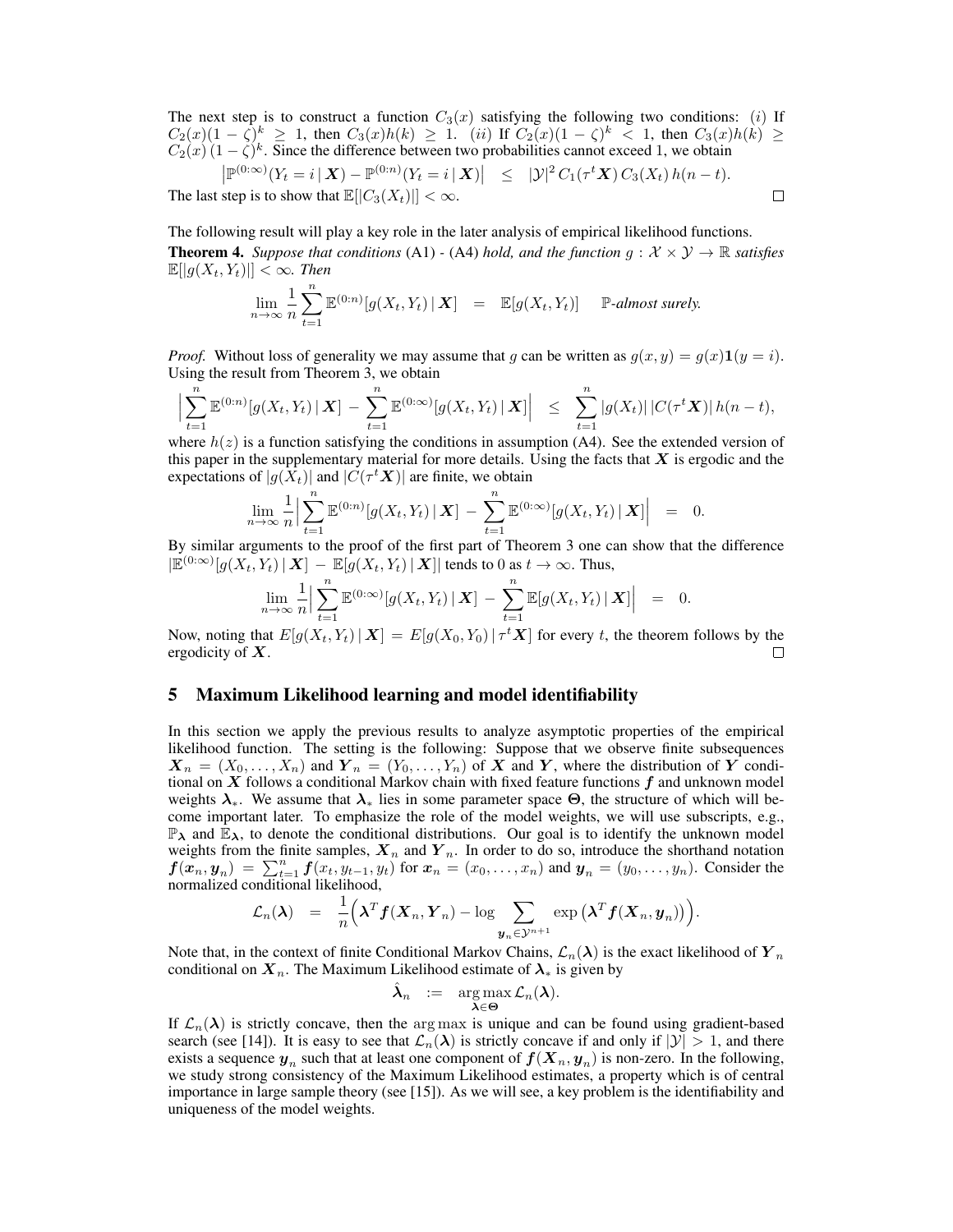#### 5.1 Asymptotic properties of the likelihood function

In addition to the conditions (A1)-(A4) stated earlier, we will make the following assumptions:

- (A5) The feature functions have finite second moments:  $\mathbb{E}_{\lambda_*}[|f(X_t,Y_{t-1},Y_t)|^2] < \infty$ .
- (A6) The parameter space  $\Theta$  is compact.

The next theorem establishes asymptotic properties of the likelihood function  $\mathcal{L}_n(\lambda)$ .

Theorem 5. *Suppose that conditions* (A1)-(A6) *are satisfied. Then the following holds true:*

- *(i) There exists a function*  $\mathcal{L}(\lambda)$  *such that*  $\lim_{n\to\infty} \mathcal{L}_n(\lambda) = \mathcal{L}(\lambda)$   $\mathbb{P}_{\lambda_*}$ -almost surely for *every*  $\lambda \in \Theta$ . Moreover, the convergence of  $\mathcal{L}_n(\lambda)$  to  $\mathcal{L}(\lambda)$  is uniform on  $\Theta$ , that is,  $\lim_{n\to\infty} \sup_{\lambda \in \Theta} |\mathcal{L}_n(\lambda) - \mathcal{L}(\lambda)| = 0$   $\mathbb{P}_{\lambda_*}$ *-almost surely.*
- *(ii) The gradients satisfy*  $\lim_{n\to\infty} \nabla \mathcal{L}_n(\lambda) = \mathbb{E}_{\lambda_*}[f(X_t, Y_{t-1}, Y_t)] \mathbb{E}_{\lambda}[f(X_t, Y_{t-1}, Y_t)]$  $\mathbb{P}_{\lambda_*}$ *-almost surely for every*  $\lambda \in \Theta$ .
- *(iii)* If the limit of the Hessian  $\nabla^2 \mathcal{L}_n(\lambda)$  *is finite and non-singular, then the function*  $\mathcal{L}(\lambda)$  *is strictly concave on* Θ*. As a consequence, the Maximum Likelihood estimates are strongly consistent:*

$$
\lim_{n \to \infty} \hat{\lambda}_n = \lambda_* \quad \mathbb{P}_{\lambda_*} \text{-almost surely.}
$$

*Proof.* The statements are obtained analogously to Lemma 4-6 and Theorem 4 in [1], using the auxiliary results for Conditional Markov Chains with unbounded feature functions established in Theorem 1, Theorem 2, and Theorem 4.  $\Box$ 

Next, we study the asymptotic behaviour of the Hessian  $\nabla^2 \mathcal{L}_n(\lambda)$ . In order to compute the derviatives, introduce the vectors  $\lambda_1, \ldots, \lambda_n$  with  $\lambda_t = \lambda$  for  $t = 1, \ldots, n$ . This allows us to write  $\lambda^T f(X_n, Y_n) = \sum_{t=1}^n \lambda_t^T f(X_t, Y_{t-1}, Y_t)$ . Now, regard the argument  $\lambda$  of the likelihood function as a stacked vector  $(\lambda_1, \dots, \lambda_n)$ . Same as in [1], this gives us the expressions

$$
\frac{\partial^2}{\partial \boldsymbol{\lambda}_t \partial \boldsymbol{\lambda}_{t+k}^T} \mathcal{L}_n(\boldsymbol{\lambda}) = \frac{1}{n} \text{Cov}_{\boldsymbol{\lambda}}^{(0:n)} \big[ \boldsymbol{f}(X_t, Y_{t-1}, Y_t), \boldsymbol{f}(X_{t+k}, Y_{t+k-1}, Y_{t+k})^T \,|\, \boldsymbol{X} \big]
$$

where Cov $_{\lambda}^{(0:n)}$  is the covariance with respect to the measure  $\mathbb{P}_{\lambda}^{(0:n)}$  $\lambda^{(0:n)}$  introduced before Theorem 3. Using these expressions, the Hessian of  $\mathcal{L}_n(\lambda)$  can be written as

$$
\nabla^2 \mathcal{L}_n(\boldsymbol{\lambda}) = -\Big(\sum_{t=1}^n \frac{\partial^2}{\partial \boldsymbol{\lambda}_t \partial \boldsymbol{\lambda}_t^T} \mathcal{L}_n(\boldsymbol{\lambda}) + 2 \sum_{k=1}^{n-1} \sum_{t=1}^{n-k} \frac{\partial^2}{\partial \boldsymbol{\lambda}_t \partial \boldsymbol{\lambda}_{t+k}^T} \mathcal{L}_n(\boldsymbol{\lambda})\Big).
$$

The following theorem establishes an expression for the limit of  $\nabla^2 \mathcal{L}_n(\lambda)$ . It differs from the expression given in Lemma 7 of [1], which is incorrect.

Theorem 6. *Suppose that conditions* (A1) - (A5) *hold. Then*

$$
\lim_{n \to \infty} \nabla^2 \mathcal{L}_n(\lambda) = -\left(\gamma_{\lambda}(0) + 2 \sum_{k=1}^{\infty} \gamma_{\lambda}(k)\right) \quad \mathbb{P}_{\lambda_*} \text{-almost surely}
$$

*where*  $\gamma_{\lambda}(k) = \mathbb{E}[\text{Cov}_{\lambda}(f(X_t, Y_{t-1}, Y_t), f(X_{t+k}, Y_{t+k-1}, Y_{t+k}) | X)]$  *is the expectation of the conditional covariance (with respect to*  $\mathbb{P}_{\lambda}$ ) *between*  $f(X_t, Y_{t-1}, Y_t)$  *and*  $f(X_{t+k}, Y_{t+k-1}, Y_{t+k})$ *given* **X**. In particular, the limit of  $\nabla^2 \mathcal{L}_n(\lambda)$  is finite.

*Proof.* The key step is to show the existence of a positive measurable function  $U_{\lambda}(k, x)$  such that

$$
\lim_{n\to\infty}\sum_{k=1}^{n-1}\sum_{t=1}^{n-k}\left|\frac{\partial^2}{\partial \lambda_t \partial \lambda_{t+k}^T}\mathcal{L}_n(\boldsymbol{\lambda})\right| \leq \lim_{n\to\infty}\sum_{k=1}^{n-1}\mathbb{E}[U_{\boldsymbol{\lambda}}(k,\boldsymbol{X})]
$$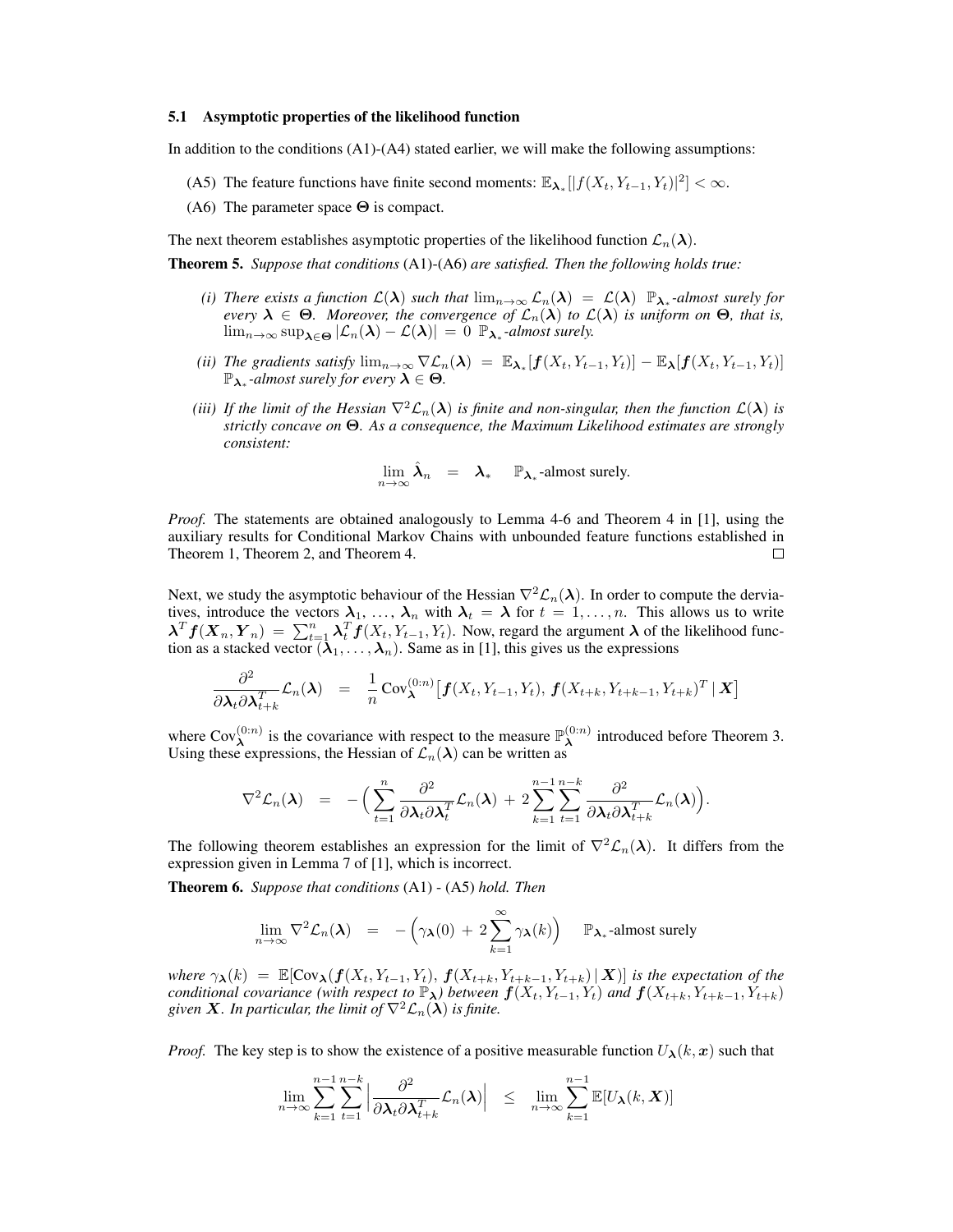with the limit on the right hand side being finite. Then the rest of the proof is straight-forward: Theorem 4 shows that, for fixed  $k \geq 0$ ,

$$
\lim_{n \to \infty} \sum_{t=1}^{n-k} \frac{\partial^2}{\partial \lambda_t \partial \lambda_{t+k}^T} \mathcal{L}_n(\lambda) = \gamma_\lambda(k) \quad \mathbb{P}_{\lambda_*} \text{-almost surely.}
$$

Hence, in order to establish the theorem, it suffices to show that

$$
\lim_{n\to\infty}\sum_{k=1}^{n-1}\left|\gamma_{\boldsymbol{\lambda}}(k)\,-\,\sum_{t=1}^{n-k}\frac{\partial^2}{\partial \boldsymbol{\lambda}_t\partial \boldsymbol{\lambda}_{t+k}^T}\mathcal{L}_n(\boldsymbol{\lambda})\right|\;\,\leq\;\,\epsilon
$$

for all  $\epsilon > 0$ . Now let  $\epsilon > 0$  be fixed. According to Theorem 2 we have  $\sum_{k=1}^{\infty} |\gamma_{\bm{\lambda}}(k)| < \infty$ . Hence we can find a finite  $N$  such that

$$
\lim_{n\to\infty}\sum_{k=N}^{n-1}|\gamma_{\boldsymbol{\lambda}}(k)|+\lim_{n\to\infty}\sum_{k=N}^{n-1}\mathbb{E}[U_{\boldsymbol{\lambda}}(k,\boldsymbol{X})] \leq \epsilon.
$$

On the other hand, Theorem 4 shows that

$$
\lim_{n\to\infty}\sum_{k=1}^{N-1}\left|\gamma_{\boldsymbol{\lambda}}(k)\,-\,\sum_{t=1}^{n-k}\frac{\partial^2}{\partial \boldsymbol{\lambda}_t\partial \boldsymbol{\lambda}_{t+k}^T}\mathcal{L}_n(\boldsymbol{\lambda})\right| \;\;=\;\; 0.
$$

For details on how to construct  $U_{\lambda}(k, x)$ , see the extended version of this paper.

 $\Box$ 

#### 5.2 Model identifiability

Let us conclude the analysis by investigating conditions under which the limit of the Hessian  $\nabla^2 \mathcal{L}_n(\lambda)$  is non-singular. Note that  $\nabla^2 \mathcal{L}_n(\lambda)$  is negative definite for every n, so also the limit is negative definite, but not necessarily strictly negative definite. Using the result in Theorem 6, we can establish the following statement:

Corollary 1. *Suppose that assumptions* (A1)-(A5) *hold true. Then the following conditions are necessary for the limit of*  $\nabla^2 \mathcal{L}_n(\lambda)$  *to be non-singular:* 

- *(i)* For each feature function  $f(x, i, j)$ , there exists a set  $A \subset \mathcal{X}$  with  $\mathbb{P}(X_t \in A) > 0$  such *that, for every*  $x \in A$ *, we can find*  $i, j, k, l \in Y$  *with*  $f(x, i, j) \neq f(x, k, l)$ *.*
- *(ii) There does not exist a non-zero vector*  $\lambda$  *and a subset*  $A \subset \mathcal{X}$  *with*  $\mathbb{P}(X_t \in A) = 1$  *such that*  $\boldsymbol{\lambda}^T \boldsymbol{f}(x,i,j)$  *is constant for all*  $x \in \mathcal{X}$  *and*  $i, j \in \mathcal{Y}$ *.*

Condition (i) essentially says: features  $f(x, i, j)$  must not be constant in i and j. Condition (ii) says that features must not be expressible as linear combinations of each other. Clearly, features violating condition  $(i)$  can be assigned arbitrary model weights without any effect on the conditional distributions. If condition  $(ii)$  is violated, then there are infinitely many ways for parameterizing the same model. In practice, some authors have found positive effects of including redundant features (see, e.g., [16]), however, usually in the context of a learning objective with an additional penalizer.

## 6 Conclusions

We have established ergodicity and various mixing properties of Conditional Markov Chains with unbounded feature functions. The main insight is that similar results to the setting with bounded feature functions can be obtained, however, under additional assumptions on the distribution of the observations. In particular, the proof of Theorem 2 has shown that the sequence of observations needs to satisfy conditions under which Hoeffding-type concentration inequalities can be obtained. The proof of Theorem 3 has reveiled an interesting interplay between mixing rates, feature functions, and the tail behaviour of the distribution of observations. By applying the mixing properties to the empirical likelihood functions we have obtained necessary conditions for the Maximum Likelihood estimates to be strongly consistent. We see a couple of interesting problems for future research: establishing Central Limit Theorems for Conditional Markov Chains; deriving bounds for the asymptotic variance of Maximum Likelihood estimates; constructing tests for the significance of features; generalizing the estimation theory to an infinite number of features; finally, finding sufficient conditions for the model identifiability.